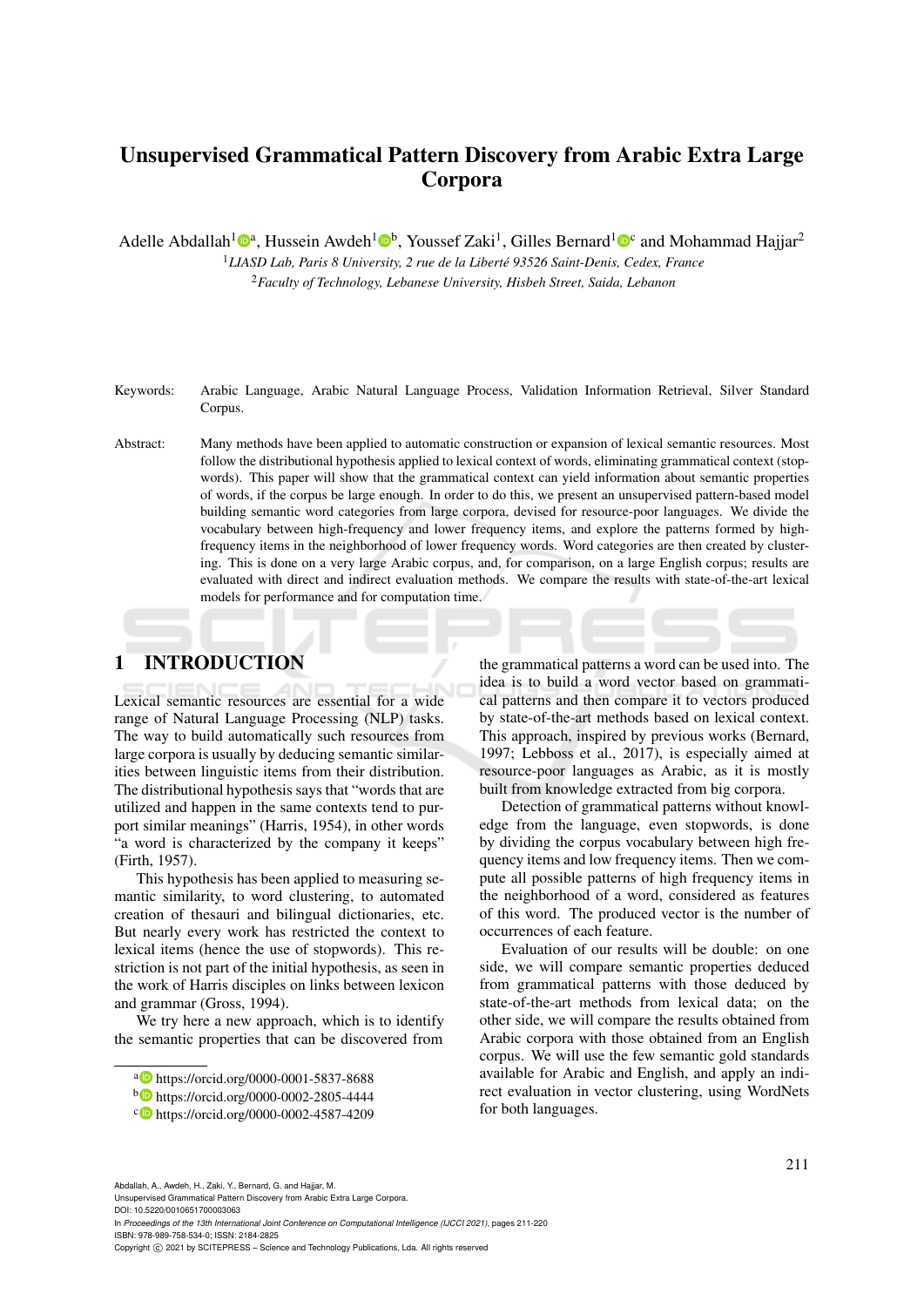Next section will give a short survey of related works. Section 2 describes our method. Section 4 presents our results, before concluding.

## 2 RELATED WORKS

Unsupervised methods for extracting semantic knowledge from corpora are usually divided in two types: statistical and embedding methods. According to the distributional hypothesis, in both types of methods, a context must be defined, and each word is characterized by the frequency of its occurrence in each of these contexts. The contexts are usually defined as neighboring words in some window. The window can be a document, paragraph or sentence, or a fixed-length window.

Most of these methods follow a bag-of-words approach, where the order of items is not taken into account – among the rare exceptions, HAL (Lund et al., 1995); nearly all also follow a lexical context approach, where functional words are not taken into account.

The statistical methods whose origins date back to (Salton, 1971) are still very active. The principle of operation of these methods is simply to produce a vector where each column contains the number of occurrences of some context in the vicinity of the word. With a high number of contexts, as in big corpora, this produces a huge sparse vector, with a high computational and memory cost, so these methods use dimensionality reduction methods as singular value decomposition or other kind of matrices factorization, random mapping, etc.

These vectors are generated by various algorithms such as Latent Dirichlet Analysis (Blei et al., 2003), Probabilistic HAL (Azzopardi et al., 2005), Generalized Vector Space (Wong et al., 1985), Latent Semantic Analysis (Dumais, 2004), Rocchio Classification (Schutze et al., 2008), Random Indexing (Kanerva et al., 2000). Some methods enhance the vectors by pre- or post-processing techniques (Turney and Pantel, 2010; Erk, 2012; Clark, 2012), for instance weighing values with TF-IDF or PPMI.

To overcome the sparsity problem, word embedders have been developed. They represent a word in a dense low-dimensional vector using predictive models, usually neural network ones (Bengio et al., 2003; Collobert and Weston, 2008; Mnih and Hinton, 2008; Collobert et al., 2011; Dhillon et al., 2011; Mikolov et al., 2013a; Mnih and Kavukcuoglu, 2013; Collobert, 2014; Pennington et al., 2014). The principle here is to learn a weight matrix able to predict some neighboring word(s) of a given word. Components of a word vector do not represent directly the number of occurrences of some context, even if the number of times each context occurred influences the learning model.

Other than capturing semantic information, word embedding have successfully been employed by several downstream NLP applications such as namedentity recognition, semantic role labeling, sentiment analysis, machine translation and dependency parsing.

Despite their empirical success, recent papers shed light on the limitations of word embedders: (Levy et al., 2015b) targets its limitation in extracting the hyponymy and entailment relations, while (Rubinstein et al., 2015) pointed at its failure in capturing attributive properties. (Levy et al., 2015a) shows that the advantage of word-embedding methods over the count-based methods (Baroni et al., 2014) can be overridden with a good choice of hyper-parameters, which have more influence on the results than the chosen method. On the other hand, (Levy et al., 2015b) unveils that the word-embedding methods outperform the count-based models in diverse semantic tasks, such as word association, synonym detection and word clustering. (Mikolov et al., 2013b) use the offset method to solve analogical questions such as "man is to king as woman is to...?" by addition of vectors.

Whatever the method, the bag-of-word approach disregards grammar and word order and yields very little information on the syntactico-semantic relations between the words. To overcome this limitation, some solutions have been recommended. The first solution proposes injecting lexico-syntactic knowledge into the embeddings, such as dictionary, ontology or thesaurus information, to the objective function (Kiela et al., 2015; Lazaridou et al., 2015; Liu et al., 2015), or at the post-processing step (Faruqui et al., 2014; Mrkšić et al., 2016).

Others suggest a lexical pattern-based approach, replacing the bag-of-word contexts with other context types considering syntactic items. These methods were pioneered by (Hearst, 1992; Hearst, 1998) who manually coded patterns to capture hyponymy relations. Hand crafted patterns were used for many applications, such as extracting hyperonymy/hyponymy (Rydin, 2002; Tjong Kim Sang and Hofmann, 2007), meronymy (Berland and Charniak, 1999), antonymy (Lin et al., 2003), noun categories (Widdows and Dorow, 2002). Some methods based on Hearst patterns implement weakly supervised bootstrap techniques (Riloff and Shepherd, 1997), while others refined its algorithm using the syntactic structure (Roark and Charniak, 1998; Widdows and Dorow, 2002; Phillips and Riloff, 2002; Pantel and Ravichan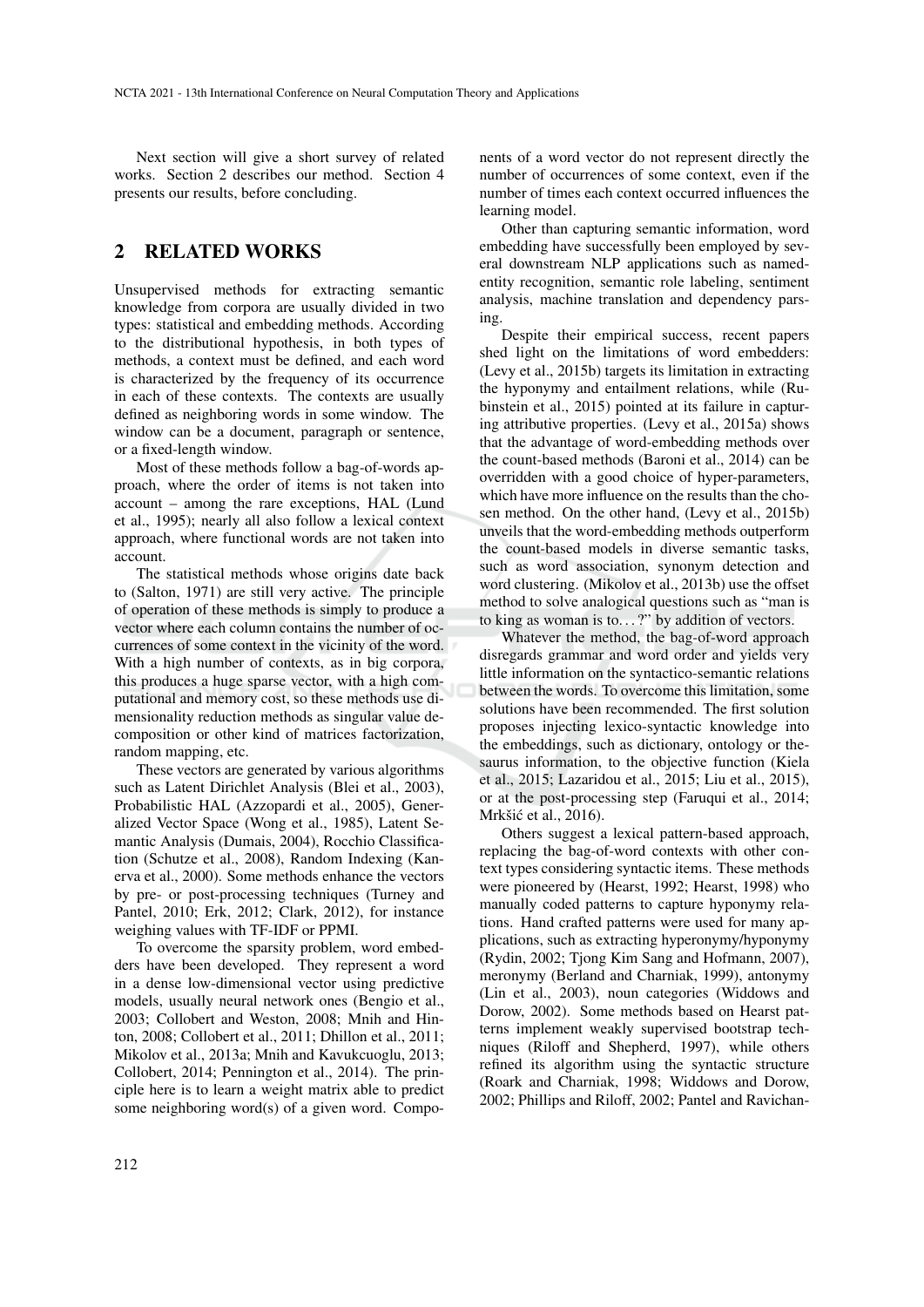dran, 2004; Tanev and Magnini, 2006). Other attempts use lexical-syntactic contextual patterns (Riloff et al., 1999; Thelen and Riloff, 2002), one even uses only grammatical information (Bernard, 1997).

(Caraballo, 1999) was the first to use conjunctions and appositive features to build a hyperonym-labeled noun hierarchy similar to WordNet. (Alfonseca and Manandhar, 2002) use Hearst patterns in an unsupervised manner to extend ontology and compare it with WordNet. In this sense, Hearst patterns were applied to increase recall in Information Extraction systems as KNOWITALL (Etzioni et al., 2004; Ritter et al., 2009), to extract web-based semantic relations (Pasca, 2004), and in various other studies (Sang, 2007; Sombatsrisomboon et al., 2003; Sumida and Torisawa, 2008).

Other works take into account the dependency relations (Lin, 1998; Padó and Lapata, 2007; Murphy et al., 2012; Levy and Goldberg, 2014). Some even use clusters of lexical-syntactic patterns in which the word occurs as context to represent it (Baroni et al., 2010). (Bollegala et al., 2015) replaces bag-of-words contexts with various patterns (lexical, POS and dependency). Another work (Yatbaz et al., 2012) uses paradigmatic representations of word context by replacing the bag-of-word contexts with substitute vectors, which include the potential words that could replace the target word given its neighboring words.

All these methods make use of knowledge about the language. Alternatively, the flexible approaches aim to extract patterns in an unsupervised manner. Such methods were used in various NLP tasks as constructing noun categories (Davidov and Rappoport, 2006) analogy question answering (Bicici and Yuret, 2006), extracting semantic relationships (Turney, 2008a; Bollegala et al., 2009; Davidov et al., 2007), detecting synonyms (Turney, 2008b), disambiguation of nominal compound relations (Davidov and Rappoport, 2008), sentiment analysis (Davidov et al., 2010) and detection of sarcasm (Tsur et al., 2010) or irony with Probabilistic LDA (Nozza et al., 2016).

In a similar way, (Lebboss et al., 2017; Lebboss et al., 2019), building on (Bernard, 1997), cluster word vectors based on grammatical patterns. Others use statistical graph-based approaches for automatic extraction of semantic relations (Vossen, 1998; Widdows and Dorow, 2002; Shinzato and Torisawa, 2004).

## 3 OUR METHOD

In order to assess the quality of semantic information that can be extracted from automatically constructed grammatical pattern, the flexible approach is the most convenient. Very few tests have been made on other languages than English, and only one (Lebboss et al., 2017) has been done on Arabic.

In this last work, the corpus vocabulary was cut in two parts, high-frequency elements and lowerfrequency elements. Then patterns were generated from the high-frequency elements in the vicinity of words, forming vectors to be clustered and compared for evaluation with Arabic WordNet. There are drawbacks: the method explores only some of the possible patterns; it cannot work on a really big corpus; the evaluation was partial and only done on Arabic data. But on the other side, the method was not languagedependant, was based on grammatical information<sup>1</sup>, and had a very few number of parameters, relatively easy to tune.

The method presented here corrects all these drawbacks, adding different testing protocols (every protocol available for Arabic), with a much larger corpus (one billion instead of six millions words), while reducing the computation time and minimizing occupied space.

This is done in a modular and multi-threaded framework (https://gitlab.com/Data-Liasd/Interface), used by various projects of our laboratory since 2014, and collecting tools for extracting language structure from extra-large corpora. It is mainly written in C++, with parts in Python and Java, Qt5 library, PostgreSQL database and Cmake. Figure 1 presents the general operation of our system, and its three main stages will be presented in next subsections.

## 3.1 Word Trie Preparation

A Trie or Prefix Tree, is one of the best data structures for word indexing. It stores words by nodes; each node has sons and brothers, and contains one Unicode letter. Every common prefix is represented by one node; each node branches off when the letters diverge from the other prefixes in the Trie. The word is represented by merging the characters from the root node to the end node. The structure is compact as it stores the common prefixes only once. Unlike hashcode or binary trees where the search time of a word is proportional to the number of stored elements, search time here is proportional to word length. It is thus faster as the maximum length of a word is lower than

<sup>1</sup> In a big enough corpus, high-frequency words are, as is well known, mostly functional ones.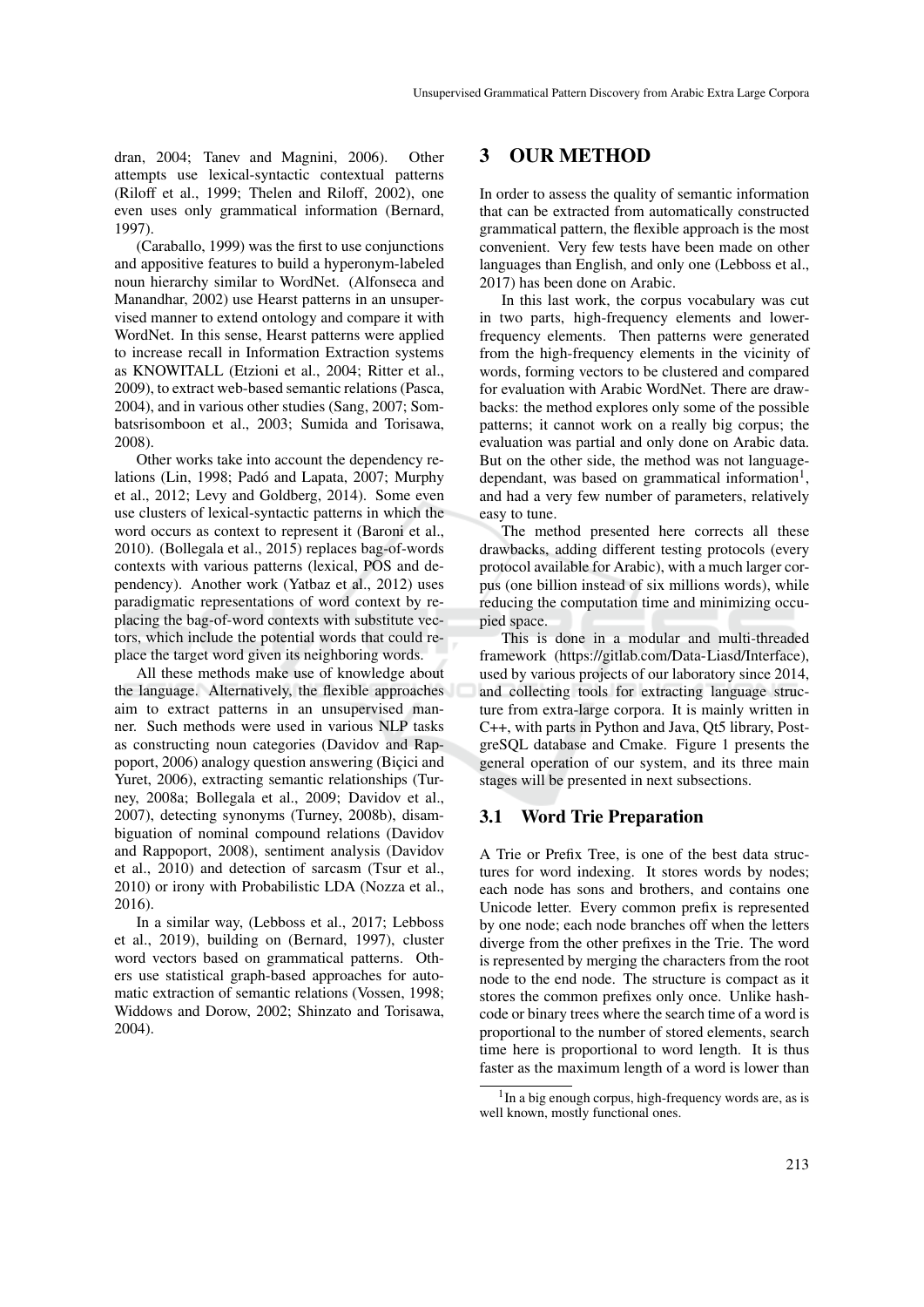

Figure 1: Our system.

the number of words. It is also more efficient than hashing since it does not require hash function computing or collision handling. The only drawback is that it consumes a lot of space if the words are heterogeneous – few common prefixes (which is not the case here).

We store the Trie in two ways: globally as a Json file or by nodes in the database. It is worthy to note that the word-trie is built before applying any preprocessing, in order to generate various tests without having to re-read the corpus. For reasons that will appear later, word identifiers are frequency-based.

Word preprocessing integrates Khoja stemmer (Khoja and Garside, 1999) implemented in Java by Motaz Saad<sup>2</sup>), Arabic IBM normalization rules implemented by Stanford NLP group<sup>3</sup>, among others. In normalization preprocessing, we also replace all numbers by '1', and all words in foreign scripts by '0', in order to keep track of those as potential context. After every preprocessing, a mapping to the initial word-trie is stored in the database.

#### 3.2 Phrase Segmentation Preparation

Before building patterns, we first segment the corpus in small textual units that will serve as context. The segments are delimited with punctuation (including carriage return and linefeed). The type of punctuation used for boundaries has an impact on the pattern results. For Arabic, cutting at double punctuations (parenthesis, brackets) or at quotes gave us lowest quality results and induced bad grammar rules. For

khoja-stemmer-command-line

instance, prepositions were linked to the word before and not to the following word. So we suppressed double punctuations and quotes from the list of delimiters, and obtained much better results.

Segments are stored as arrays of preprocessed word identifiers (the Trie structure is not convenient here) with file swapping for multithreading. We then clean the segments that would not be useful for context determination: those reduced to one word, or containing only digits, only foreign words, or both.

#### 3.3 Pattern Discovery

The first step here is to split the vocabulary between high-frequency and lower-frequency items. This is done by selecting a threshold, the first parameter of our system; though we have done it by hand, it could be automated by looking at the Zipf curve. We term the high-frequency items "markers"; most of them are grammatical words; among the rare exceptions, "ibn" (literally "son of") marks proper nouns, "he said" marks a hadith (as in English "once upon a time" marks a tale). Lower-frequency items will simply be called words. Testing if a form is a marker is done by comparing the form identifier with the identifier of the last defined marker. If it is greater, it is a marker, otherwise it is a word. We have two basic grammar rules:

- 1. A pattern contains at least one word,
- 2. A pattern contains at most *JL* consecutive words.

The *JL* parameter (for JokerLength) mentioned in the last rule is our second parameter; it is the maximum number of consecutive words that can be attached to a pattern. We define a joker (a wildcard) as a sequence of words whose length is comprised between 1 and *JL*. A pattern is then a sequence of markers, coined  $m_i$  in the following examples, and jokers, coined ∗. Patterns are most appropriately stored in a Trie; every node in the Trie contains:

- a label (the marker or joker identifier),
- the number of outputs attested,
- a map of word identifiers and occurrences in the pattern.

The second step is to cut the segments into pieces that corresponds to patterns of maximum length (according to rules 1 and 2 above). For instance, if words are coined *x*, the segment *x*  $m_1$  *x x x<sub>i</sub> x x*  $m_2$  *x*, if  $JL = 3$ , must be cut in two:  $x m_1 x x x_i$  and  $x_i x x m_2 x$ (note that  $x_i$  is in both parts).

The third step is to generate, for each part of a segment, every pattern that is compatible with  $it<sup>4</sup>$ , to

<sup>2</sup>https://github.com/motazsaad/

<sup>&</sup>lt;sup>3</sup>https://github.com/stanfordnlp/CoreNLP/blob/master/ src/edu/stanford/nlp/trees/international/arabic/ArabicUtils. java

<sup>&</sup>lt;sup>4</sup>In (Lebboss et al., 2017) this third step did not exist.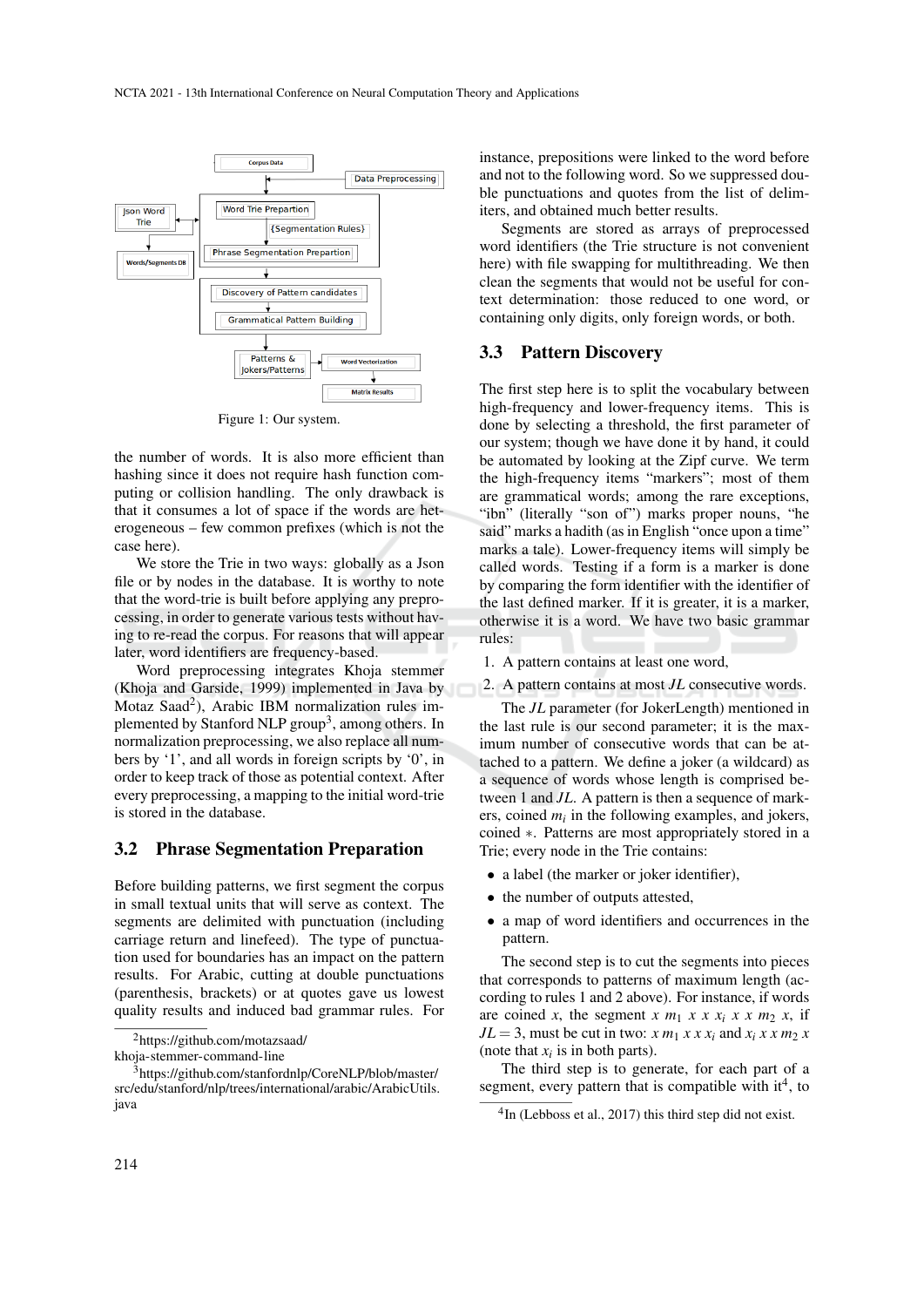store the pattern in the pattern-trie, and to store in the map of the pattern every word that has occurred in it, updating its number of occurrences. The pattern-trie is constructed in multithreaded master-slave mode.

We will keep only the patterns that appear in the corpus more than some frequency threshold: this threshold is our last parameter.

The last step is to generate the matrix *words*  $\times$ *patterns*. We developed three methods to generate the matrix, depending on the corpus size, to optimize the performance. The matrix is stored in compressed format; only the non-zero components are recorded with the word and pattern identifier and the number of occurrences.

- 1. For small corpora: After merging the pattern-tries, we parsed and generated the *word*  $\times$  *pattern* matrix (as a map) along with the parsing.
- 2. For medium corpora  $(> 70$  million segments, 6 million unique words): After merging the patterntries, each component of the matrix is stored in a table, and then SQL queries are used to group all patterns for each word.
- 3. For large corpora: At the end of each local Trie, the partial components of the matrix are stored in a table. We retrieve the different identifiers for the same pattern. In the database, we merge these identifiers (by SQL queries) to obtain the components of the matrix; then we proceed as for the medium corpora. HNC

#### 3.4 Evaluation

We conduct two types of evaluation. In the first one, based on the few semantic similarity gold standards available for Arabic (RG65, MC30 and Word- $Sim353$ ), dot products<sup>5</sup> between vectors of the words included in the gold standard are computed; then correlations (Pearson, Spearman) between these and the human scores are computed. Both correlations give in general close results, so we will only give Pearson here.

The second evaluation is more complex but better suited for Arabic and resource-poor languages. It is based on WordNet. The idea is to compare similarities in WordNet (graph-vicinity) to the result of a clustering. Of course, WordNet similarities compare concepts (*synsets*), not words, so they cannot be directly used. Following (Aliane, 2019), the similarity between words chosen is derived from *wup similarity* (Wu and Palmer, 1994) as follows:

$$
sim(m_k, m_j) = \underset{\substack{k \in synset(m_k), \\ j \in synset(m_j)}}{ArgMax \ wup\_similarity(k, j)} \quad (1)
$$

Among the numerous clustering models avalaible, we chose SOM (Kohonen, 1982); the main reason for this choice is that in later stages we aim to explore cluster topology and analyse metaclusters in the map; another reason was the existence of a very efficient version for sparse vectors (Melka and Mariage, 2017), which we used for our method, while using regular SOM with dense vectors. The quality of each cluster is computed on the basis of similarity between words in the cluster, according to:

$$
Qlt(C_i) = \frac{\sum_{k=1}^{|c_i-1|} \sum_{j=k+1}^{|c_i|} sim(m_k, m_j)}{|c_i| \cdot |c_i - 1|/2}
$$
 (2)

The global quality is the average on all *k* clusters:

$$
Qlt = \frac{\sum_{i=1}^{k} Qlt(C_i)}{k} \tag{3}
$$

We compare the results of our method based on grammatical information to three state-of-the-art methods based on lexical information, CBoW, Skip-Gram and Glove (Mikolov et al., 2013a; Pennington et al., 2014), both on Arabic and on English.

The corpora used are given in table 1. For Arabic, we used three corpora of different sizes, in order to study the influence of corpus size on the results: a big extract of a very large corpus created by (Lebboss, 2016), hereafter ABC (for Arabic Big Corpus), the reduced corpus on which his method was experimented (ARC), and Arabic Wikipedia 2019 (AW). For English, we used a single large corpus, Wikipedia 2019 (EW). The support is the number of words common to the corpus and WordNet (Arabic WordNet and Princeton WordNet respectively), for wup evaluation. Uniques means number of unique normalized words.

Table 1: Corpora.

| Corpus | Words         | Uniques   | Support |
|--------|---------------|-----------|---------|
| EW     | 2,250,594,333 | 9,257,846 | 47,118  |
| ABC    | 1,021,006,238 | 6,084,342 | 4.159   |
| AW     | 119,435,658   | 2,700,803 | 3,566   |
| ARC    | 8,573,345     | 544.796   | 822     |

#### 4 EXPERIMENTS

Our experiments were carried on a 64-bits server with 72 CPU and 125 GB of memory. For each method tested, we have empirically determined the parameter values giving the best results. For CBOW and

<sup>5</sup>We also tried Euclidian distance but dot product gives better results.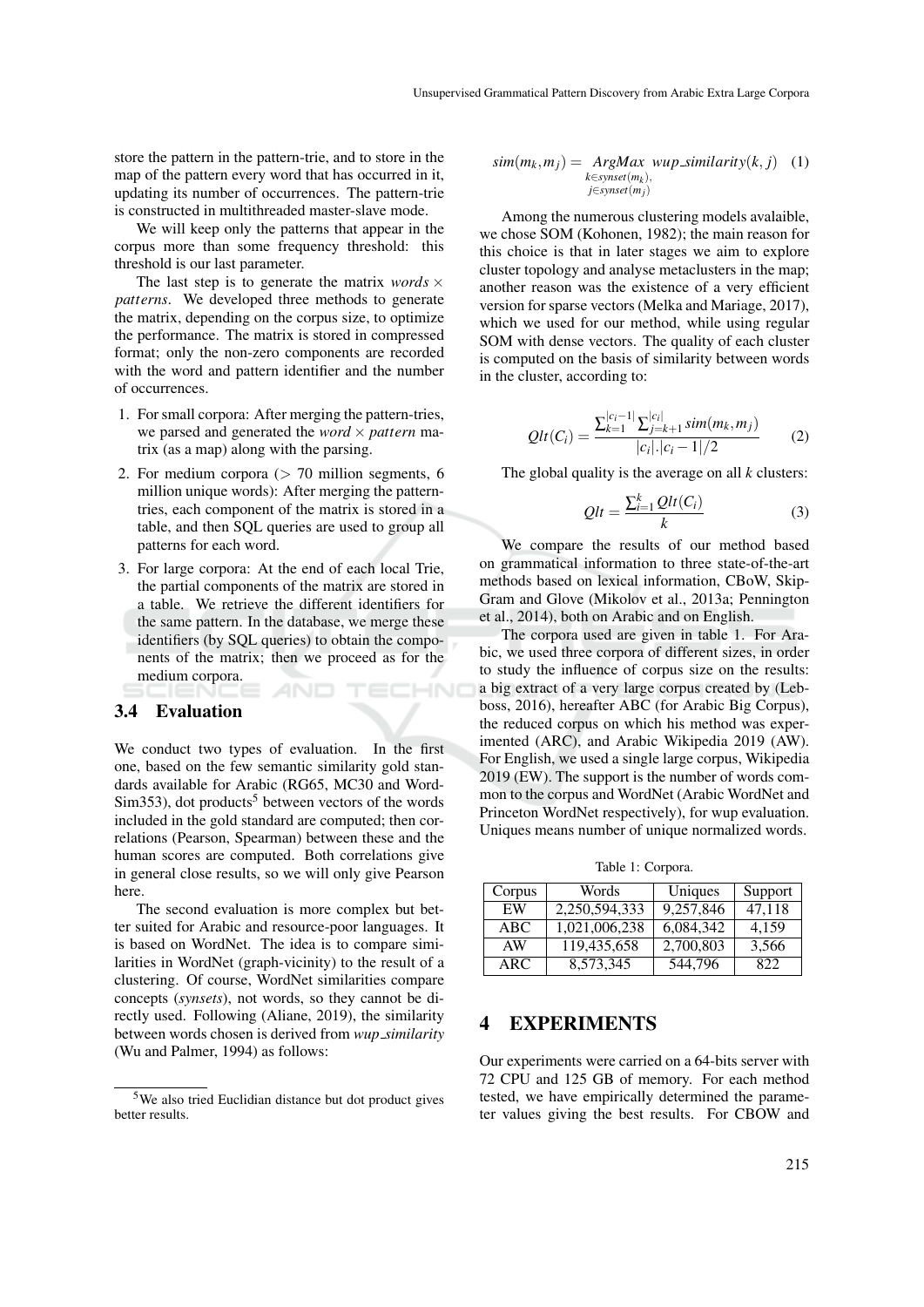SkipGram, we used negative sampling and a fourwords window. For GloVe, we used a ten-words window. For all three methods, we adopted 15 iterations and 300 as vector dimension. For our method, based on the observations below, we choose the number of markers as 150 in Arabic and 75 in English, with JL=4. Threshold for the patterns (depending on the corpus) was fixed for obtaining a vector of  $\approx 1500$  dimensions. For the clustering, the best results were obtained with the SOM architecture and operation recommended by (Kohonen, 1982) (hexagonal neighborhood, Euclidian distance, and learning parameter computed from the number of samples in two stages), and with  $\approx$  550 clusters.

We will begin by some preliminary observations, then give the results of the two types of evaluation.

#### 4.1 Observations

As expected, the frequency distribution of words follows a Zipf Law. In English, 50 markers cover more than 40% of the occurrences, while Arabic needs more markers to cover the same percentage (150 with ABC corpus). This implies that Arabic has more structural diversity of the patterns.

More interesting, as shown in figure 2, the distribution of the segments, while being a long tail distribution (with 4,357,913 segments having only one occurrence), does not obey any kind of Zipf distribution. The black line in the figures represent the Zipf curve closer to the data. To the contrary, the distribution of the patterns (figure 3) strictly follows a Zipf Law (with only two humps compared to word distributions). This is independent of the value of the parameters, and of the language.

The average length of the segments is 8.67 in English and 9.22 in Arabic (for the biggest corpus). Average length of the patterns is 7,1 in English and 7,75 in Arabic. The average number of markers in a pattern is  $\approx$  5.

Study of the influence of number of markers and JL value on the number and length of patterns yields the following observations:

- when the number of markers grows, so does the number of patterns, but their average length diminishes;
- length and number of patterns grow with JL until a plateau is reached; the bigger the corpus, the sooner the plateau is reached  $(JL = 3 \text{ or } 4)$ .

## 4.2 Semantic Similarity

The results for WordSim353 (table 2, with Pearson correlation) are not good for any method, but very bad



Figure 2: Log-log segment frequency distribution.

for our method. For Arabic they are worse when the corpus size is bigger.

<u>IC ATIONS</u> Table 2: Results for Direct Evaluation with WordSim353.

 $= -1$ 

 $\Box$ 

| Corpus     | <b>CBow</b> | SkipG. | GloVe | Our     |
|------------|-------------|--------|-------|---------|
| EW         | 0.63        | 0.66   | 0.66  | 0.03    |
| ABC.       | 0.36        | 0.39   | 0.40  | 0.1     |
| AW         | 0.46        | 0.48   | 0.49  | 0.07    |
| <b>ARC</b> | 0.52        | 0.45   | 0.46  | $-0.06$ |

The results for RG-65 and MC-30 are very similar, so we give only the first ones (table 3); Pearson correlation is good with all state-of-the-art methods (Spearman, not given, is somewhat lower) and not good with our method, but especially bad for English. For Arabic the same hold than for WordSim353: the correlation worsens when the corpus size is bigger.

Table 3: Results for Direct Evaluation with RG.

| Corpus | CBow | SkipG. | GloVe | Our  |
|--------|------|--------|-------|------|
| EW     | 0.78 | 0.78   | 0.74  | 0.02 |
| ABC    | 0.88 | 0.89   | 0.92  | 0.41 |
| AW     | 0.90 | 0.92   | 0.92  | 0.47 |
| ARC    | 0.99 | 0.99   | 0.99  | 0.59 |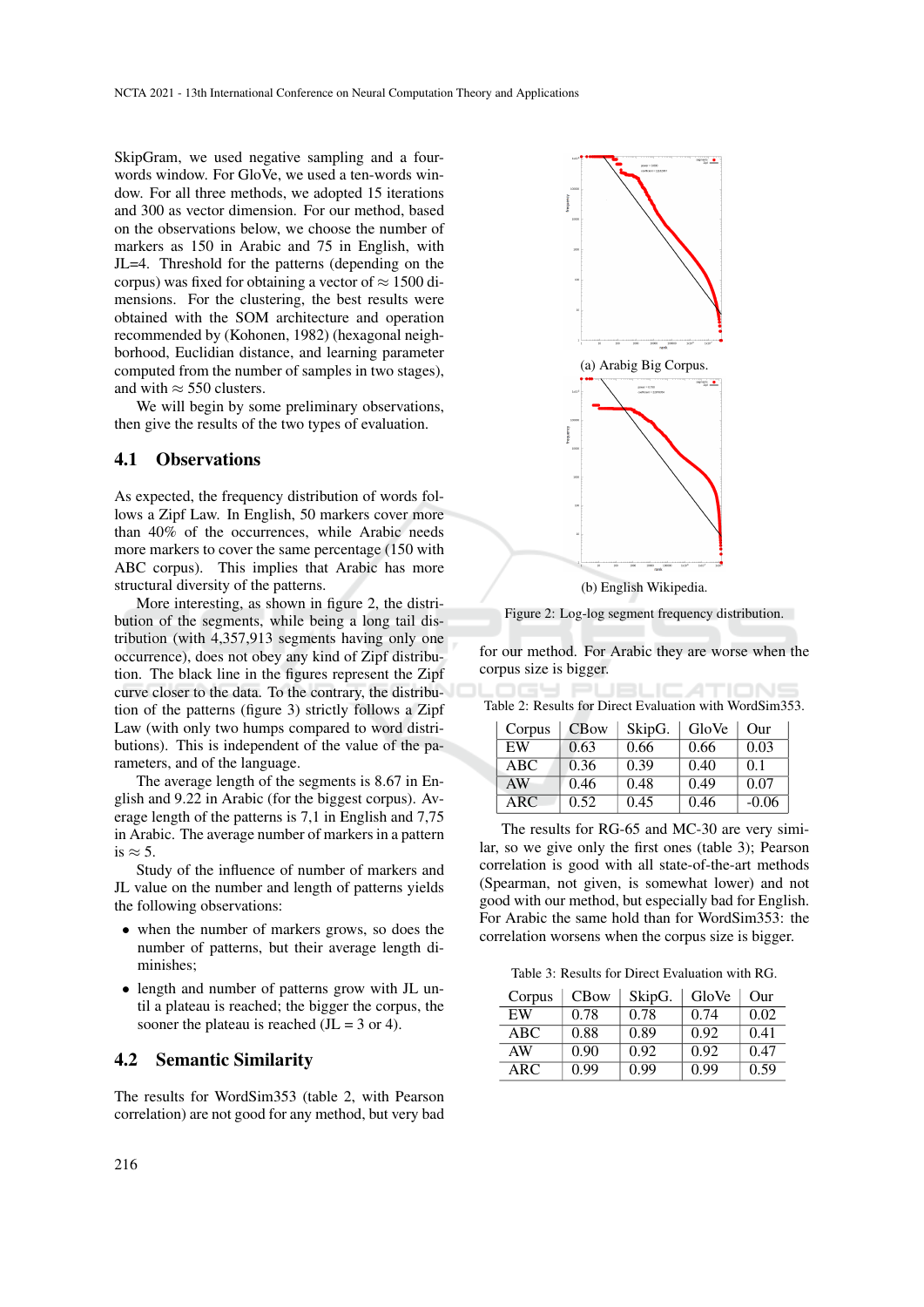

Figure 3: Log-log pattern frequency distribution.

Thus it is clear that our method, only based on grammatical information, does not capture this type of semantic similarity. Still, results are better for Arabic and RG65 (or MC30).

## 4.3 WordNet based Similarity

The situation is not at all the same with WordNet similarity in indirect evaluation by clustering. As shown in table 4, our method can give better results in *Qlt* for Arabic than state-of-the-art ones; the condition seems to be that the corpus be large. For English, even if the results are not as good as state-of-the-art ones, they are largely better than those for semantic similarity.

| Corp. | <b>CBoW</b> | SkipG. | GloVe | Our   |
|-------|-------------|--------|-------|-------|
| EW    | 0.563       | 0.560  | 0.518 | 0.399 |
| ABC   | 0.419       | 0.402  | 0.398 | 0.504 |
| AW    | 0.425       | 0.422  | 0.411 | 0.459 |
| ARC   | 0.455       | 0.446  | 0.450 | 0.390 |

Difference between English and Arabic here is perhaps correlated to the more diverse pattern structure in Arabic observed before, which could reflect that grammatical structure conveys more semantic information in Arabic.

## 5 CONCLUSION

The most notable (and unexpected) observation, never done before to the best of our knowledge, is that patterns, like words but unlike segments, follow Zipf Law, at least in English and Arabic. The cause of Zipf Law in word distribution has not been settled; if this phenomenon is confirmed in other languages, it would mean that patterns are structurally similar to words and not to segments or sentences, and perhaps bring new light into the debate. The "monkey" model for Zipf Law (Miller, 1957) aims to explain it as a random effect; but why does it apply to words and patterns and not to segments or sentences?

Second, considering the issue we have adressed here, our results show that at least in some cases semantic information can be deduced from grammatical patterns, even at times better than from lexical patterns. It seems clear that this holds more for languages with more diverse pattern structure, as Arabic, than for English. Of course that does not mean that one should not look at lexical patterns, rather than both types of information should be combined.

It is hard to assess what exactly is at stake between semantic similarity gold standards and WordNet cluster similarity. First, one may note that those gold standards are very small (hundreds of word pairs at most), while WordNet, even for Arabic, is much more populated (with millions of potential word pairs). Second, those gold standards do not distinguish between types of similarity, while WordNet is by design much more precise.

Whatever the case, we hope to have convinced the reader that the contribution of grammatical structure to semantic characterization of words deserves to be explored.

Our strategy for discovering grammatical structure functions at an acceptable computational cost, as shown in table 5, at least for Arabic. While Lebboss program took 125 minutes for the ARC corpus (and did not compute all patterns), our program takes only 2 minutes. We have optimized our algorithm only on the basis of Arabic data, and a comparable optimization is probably needed for English, in order to shorten the computation time. The most costly in the process is the pattern discovery (taking more than 90% of the total time).

Table 5: Computation times.

| Method      | ABC     | AW       | ARC             | EW                 |
|-------------|---------|----------|-----------------|--------------------|
| GloVe       | $31$ mn | 7mn      | 1mn             | 3.88h              |
| <b>CBoW</b> | 1.68h   | 28mn     | 2mn             | 9.8 <sub>h</sub>   |
| SkipGram    | 7.15h   | $128$ mn | 5 <sub>mn</sub> | 45.56h             |
| Our         | 7.49h   | 36mn     | 2mn             | 122.9 <sub>h</sub> |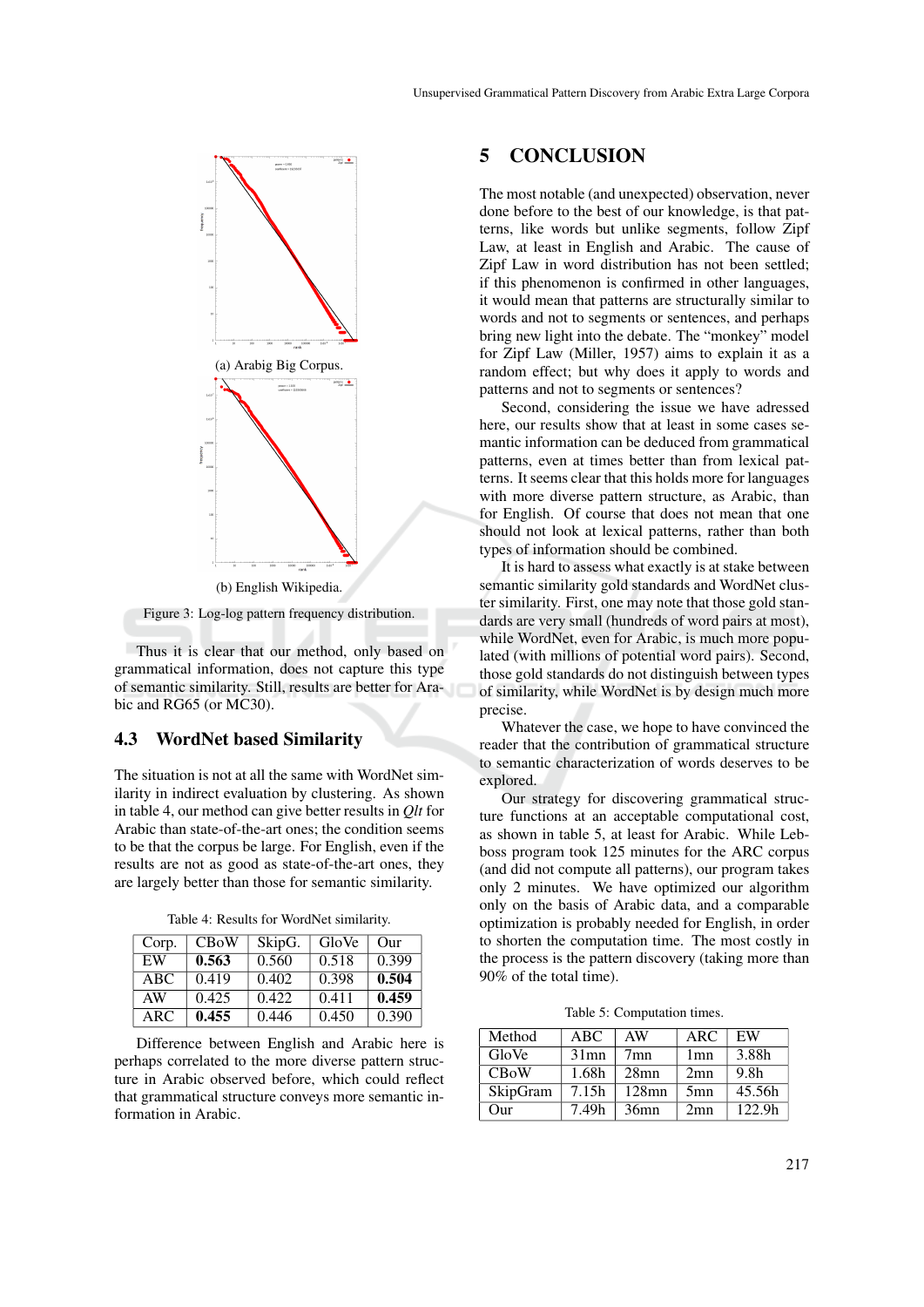For the time being a human intervention is necessary for splitting the vocabulary, but this could be automated by taking into account the higher hump of Zipf curve. Absolutely no knowledge of the language nor of its grammar is needed here.

We aim to develop further different aspects of this work: analyse the relations between clusters in the SOM map produced; research about distributional properties of grammatical patterns on other languages; look closer at English features that could explain the much longer computation times; last, but not least, elaborate a method integrating lexical and grammatical patterns in order to categorize words, especially for resource-poor languages.

#### ACKNOWLEDGEMENTS

This work has been done as a part of the project "Analyses sémantiques de textes arabes utilisant l'ontologie et WordNet" supported by Paris 8 University and the Lebanese University.

#### **REFERENCES**

- Alfonseca, E. and Manandhar, S. (2002). Improving an ontology refinement method with hyponymy patterns. *Language Resources and Evaluation. Las Palmas: LREC*.
- Aliane, N. (2019). *Evaluation des representations vecto- ´ rielles de mots.* PhD thesis, Paris 8.
- Azzopardi, L., Girolami, M., and Crowe, M. (2005). Probabilistic hyperspace analogue to language. In *Proceedings of the 28th annual international ACM SIGIR conference on Research and development in information retrieval*, pages 575–576.
- Baroni, M., Dinu, G., and Kruszewski, G. (2014). Don't count, predict! a systematic comparison of contextcounting vs. context-predicting semantic vectors. In *Proceedings of the 52nd Annual Meeting of the Association for Computational Linguistics (Volume 1: Long Papers)*, pages 238–247.
- Baroni, M., Murphy, B., Barbu, E., and Poesio, M. (2010). Strudel: A corpus-based semantic model based on properties and types. *Cognitive science*, 34(2):222–  $254.$
- Bengio, Y., Ducharme, R., Vincent, P., and Jauvin, C. (2003). A neural probabilistic language model. *Journal of machine learning research*, 3(Feb):1137–1155.
- Berland, M. and Charniak, E. (1999). Finding parts in very large corpora. In *Proceedings of the 37th annual meeting of the Association for Computational Linguistics*, pages 57–64.
- Bernard, G. (1997). Experiments on distributional categorization of lexical items with Self Organizing Maps. In *Proceedings of WSOM*, volume 97, pages 4–6.
- Biçici, E. and Yuret, D. (2006). Clustering word pairs to answer analogy questions. In *Proceedings of the Fifteenth Turkish Symposium on Artificial Intelligence and Neural Networks (TAINN 2006), Akyaka, Mugla, Turkey*.
- Blei, D. M., Ng, A. Y., and Jordan, M. I. (2003). Latent dirichlet allocation. *Journal of machine Learning research*, 3(Jan):993–1022.
- Bollegala, D., Maehara, T., Yoshida, Y., and Kawarabayashi, K.-i. (2015). Learning word representations from relational graphs. In *Proceedings of the AAAI Conference on Artificial Intelligence*, volume 29.
- Bollegala, D. T., Matsuo, Y., and Ishizuka, M. (2009). Measuring the similarity between implicit semantic relations from the web. In *Proceedings of the 18th international conference on World wide web*, pages 651– 660.
- Caraballo, S. A. (1999). Automatic construction of a hypernym-labeled noun hierarchy from text. In *Proceedings of the 37th annual meeting of the Association for Computational Linguistics*, pages 120–126.
- Clark, S. (2012). Vector space models of lexical meaning. *Handbook of Contemporary Semantics–second edition. Wiley-Blackwell*, page 8.
- Collobert, R. (2014). Word embeddings through Hellinger PCA. In *Proceedings of the 14th Conference of the European Chapter of the Association for Computational Linguistics*. Citeseer.
- Collobert, R. and Weston, J. (2008). A unified architecture for natural language processing: Deep neural networks with multitask learning. In *Proceedings of the 25th international conference on Machine learning*, pages 160–167.
- Collobert, R., Weston, J., Bottou, L., Karlen, M., Kavukcuoglu, K., and Kuksa, P. (2011). Natural language processing (almost) from scratch. *Journal of machine learning research*, 12:2493–2537.
- Davidov, D. and Rappoport, A. (2006). Efficient unsupervised discovery of word categories using symmetric patterns and high frequency words. In *Proceedings of the 21st International Conference on Computational Linguistics and 44th Annual Meeting of the Association for Computational Linguistics*, pages 297–304.
- Davidov, D. and Rappoport, A. (2008). Classification of semantic relationships between nominals using pattern clusters. In *Proceedings of ACL-08: HLT*, pages 227– 235.
- Davidov, D., Rappoport, A., and Koppel, M. (2007). Fully unsupervised discovery of concept-specific relationships by web mining. In *Proceedings of the 45th Annual Meeting of the Association of Computational Linguistics*, pages 232–239.
- Davidov, D., Tsur, O., and Rappoport, A. (2010). Enhanced sentiment learning using twitter hashtags and smileys. In *Coling 2010: Posters*, pages 241–249.
- Dhillon, P. S., Foster, D., and Ungar, L. (2011). Multi-view learning of word embeddings via cca. *Proc. Of NIPS*.
- Dumais, S. T. (2004). Latent semantic analysis. *Annual review of information science and technology*, 38(1):188–230.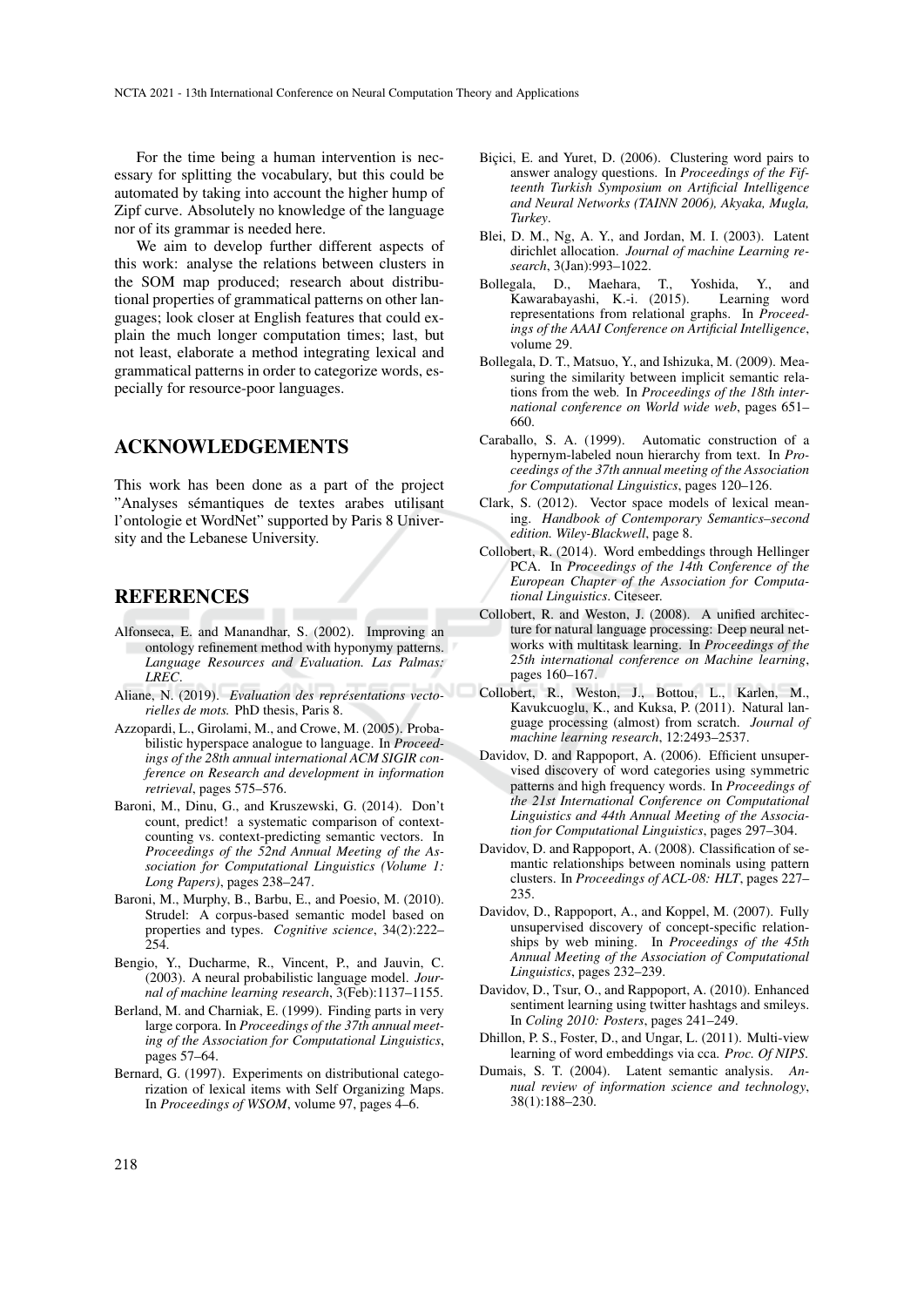- Erk, K. (2012). Vector space models of word meaning and phrase meaning: A survey. *Language and Linguistics Compass*, 6(10):635–653.
- Etzioni, O., Cafarella, M., Downey, D., Kok, S., Popescu, A.-M., Shaked, T., Soderland, S., Weld, D. S., and Yates, A. (2004). Web-scale information extraction in knowitall: (preliminary results). In *Proceedings of the 13th international conference on World Wide Web*, pages 100–110.
- Faruqui, M., Dodge, J., Jauhar, S. K., Dyer, C., Hovy, E., and Smith, N. A. (2014). Retrofitting word vectors to semantic lexicons. *arXiv preprint arXiv:1411.4166*.
- Firth, J. R. (1957). A synopsis of linguistic theory 1930-55. *Studies in Linguistic Analysis*, Special vol:1–32.
- Gross, M. (1994). Computational approaches to the lexicon. chapter Constructing Lexicon-Grammars, pages 213– 263. Oxford University Press.
- Harris, Z. S. (1954). Distributional structure. *Word*, 10(2- 3):146–162.
- Hearst, M. (1998). Wordnet: An electronic lexical database and some of its applications. *Automated Discovery of WordNet Relations*.
- Hearst, M. A. (1992). Automatic acquisition of hyponyms from large text corpora. In *Coling 1992 volume 2: The 15th international conference on computational linguistics*.
- Kanerva, P., Kristoferson, J., and Holst, A. (2000). Random indexing of text samples for latent semantic analysis. In *Proceedings of the Annual Meeting of the Cognitive Science Society*, volume 22.
- Khoja, S. and Garside, R. (1999). Stemming arabic text. *Lancaster, UK, Computing Department, Lancaster University*.
- Kiela, D., Hill, F., and Clark, S. (2015). Specializing word embeddings for similarity or relatedness. In *Proceedings of the 2015 Conference on Empirical Methods in Natural Language Processing*, pages 2044–2048.
- Kohonen, T. (1982). Self-organized formation of topologically correct feature maps. *Biological cybernetics*, 43(1):59–69.
- Lazaridou, A., Baroni, M., et al. (2015). A multitask objective to inject lexical contrast into distributional semantics. In *Proceedings of the 53rd Annual Meeting of the Association for Computational Linguistics and the 7th International Joint Conference on Natural Language Processing (Volume 2: Short Papers)*, pages 21–26.
- Lebboss, G. (2016). *Contribution* à l'analyse sémantique *des textes arabes*. PhD thesis, Paris 8.
- Lebboss, G., Bernard, G., Aliane, N., Abdallah, A., and Hajjar, M. (2019). Evaluating methods for building arabic semantic resources with big corpora. In *Studies in Computational Intelligence*, volume 829, pages 179–197. Springer International Publishing.
- Lebboss, G., Bernard, G., Aliane, N., and Hajjar, M. (2017). Towards the enrichment of Arabic WordNet with big corpora. In *IJCCI*, pages 101–109.
- Levy, O. and Goldberg, Y. (2014). Dependency-based word embeddings. In *Proceedings of the 52nd Annual Meeting of the Association for Computational Linguistics (Volume 2: Short Papers)*, pages 302–308.
- Levy, O., Goldberg, Y., and Dagan, I. (2015a). Improving distributional similarity with lessons learned from word embeddings. *Transactions of the Association for Computational Linguistics*, 3:211–225.
- Levy, O., Remus, S., Biemann, C., and Dagan, I. (2015b). Do supervised distributional methods really learn lexical inference relations? In *Proceedings of the 2015 Conference of the North American Chapter of the Association for Computational Linguistics: Human Language Technologies*, pages 970–976.
- Lin, D. (1998). Automatic retrieval and clustering of similar words. In *36th Annual Meeting of the Association for Computational Linguistics and 17th International Conference on Computational Linguistics, Volume 2*, pages 768–774.
- Lin, D., Zhao, S., Qin, L., and Zhou, M. (2003). Identifying synonyms among distributionally similar words. In *IJCAI*, volume 3, pages 1492–1493. Citeseer.
- Liu, Q., Jiang, H., Wei, S., Ling, Z.-H., and Hu, Y. (2015). Learning semantic word embeddings based on ordinal knowledge constraints. In *Proceedings of the 53rd Annual Meeting of the Association for Computational Linguistics and the 7th International Joint Conference on Natural Language Processing (Volume 1: Long Papers)*, pages 1501–1511.
- Lund, K., Burgess, C., and Atchley, R. A. (1995). Semantic and associative priming in high-dimensional semantic space. In *Proceedings of the 17th annual conference of the Cognitive Science Society*, volume 17, pages 660–665.
- Melka, J. and Mariage, J.-J. (2017). Efficient implementation of self-organizing map for sparse input data. In *IJCCI*, pages 54–63.
- Mikolov, T., Chen, K., Corrado, G., and Dean, J. (2013a). Efficient estimation of word representations in vector space. *arXiv preprint arXiv:1301.3781*.
- Mikolov, T., Yih, W.-t., and Zweig, G. (2013b). Linguistic regularities in continuous space word representations. In *Proceedings of the 2013 conference of the north american chapter of the association for computational linguistics: Human language technologies*, pages 746–751.
- Miller, G. A. (1957). Some effects of intermittent silence. *The American Journal of Psychology*, 70(2):311.
- Mnih, A. and Hinton, G. E. (2008). A scalable hierarchical distributed language model. *Advances in neural information processing systems*, 21:1081–1088.
- Mnih, A. and Kavukcuoglu, K. (2013). Learning word embeddings efficiently with noise-contrastive estimation. *Advances in neural information processing systems*, 26:2265–2273.
- Mrkšić, N., Séaghdha, D. O., Thomson, B., Gašić, M., Rojas-Barahona, L., Su, P.-H., Vandyke, D., Wen, T.-H., and Young, S. (2016). Counter-fitting word vectors to linguistic constraints. *arXiv preprint arXiv:1603.00892*.
- Murphy, B., Talukdar, P., and Mitchell, T. (2012). Learning effective and interpretable semantic models using non-negative sparse embedding. In *Proceedings of COLING 2012*, pages 1933–1950.
- Nozza, D., Fersini, E., and Messina, E. (2016). Unsupervised irony detection: a probabilistic model with word